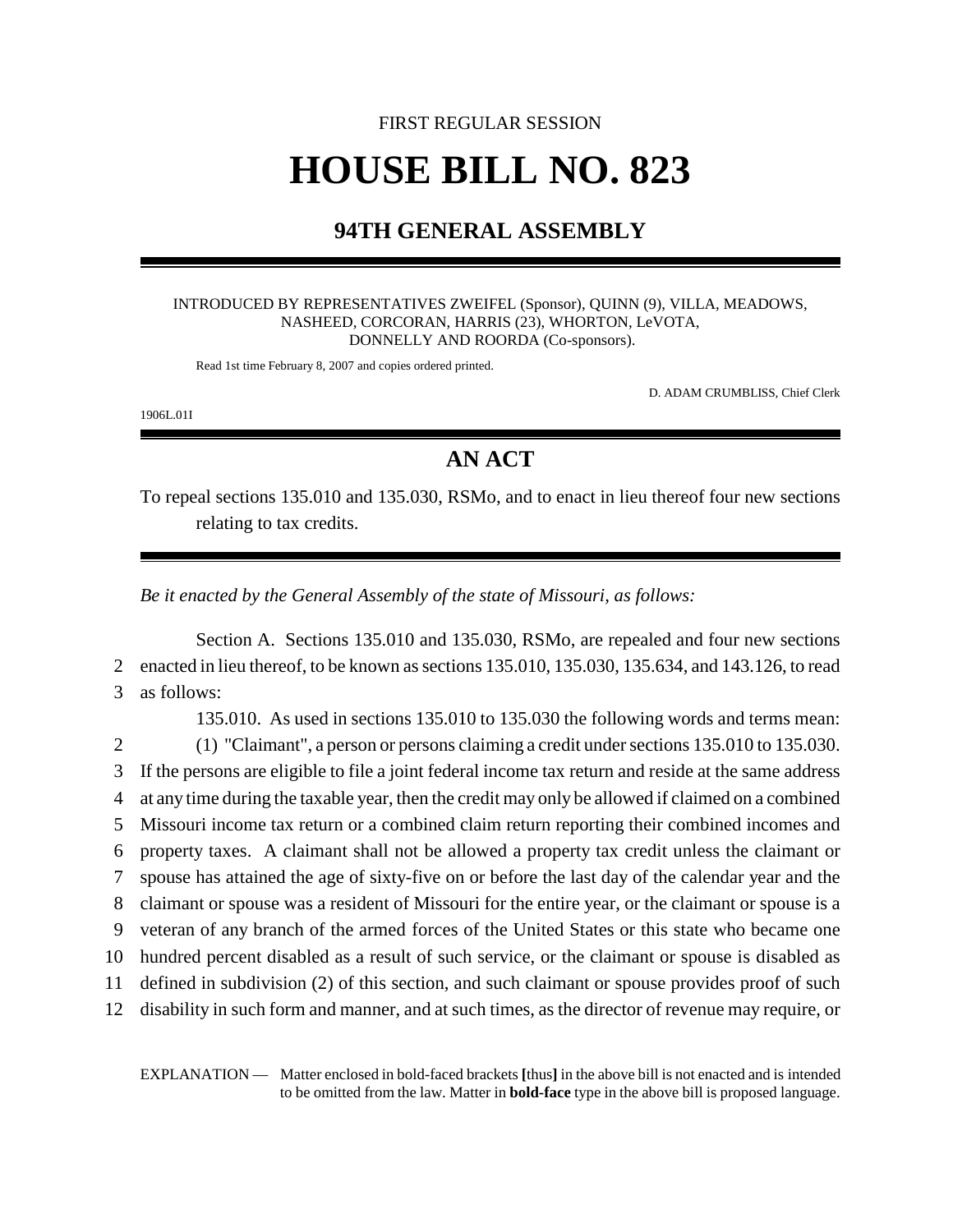if the claimant has reached the age of sixty on or before the last day of the calendar year and such claimant received surviving spouse Social Security benefits during the calendar year and the claimant provides proof, as required by the director of revenue, that the claimant received surviving spouse Social Security benefits during the calendar year for which the credit will be claimed. A claimant shall not be allowed a property tax credit if the claimant filed a valid claim for a credit under section 137.106, RSMo, in the year following the year for which the property tax credit is claimed. The residency requirement shall be deemed to have been fulfilled for the purpose of determining the eligibility of a surviving spouse for a property tax credit if a person of the age of sixty-five years or older who would have otherwise met the requirements for a property tax credit dies before the last day of the calendar year. The residency requirement shall also be deemed to have been fulfilled for the purpose of determining the eligibility of a claimant who would have otherwise met the requirements for a property tax credit but who dies before the last day of the calendar year;

 (2) "Disabled", the inability to engage in any substantial gainful activity by reason of any medically determinable physical or mental impairment which can be expected to result in death or which has lasted or can be expected to last for a continuous period of not less than twelve months. A claimant shall not be required to be gainfully employed prior to such disability to qualify for a property tax credit;

 (3) "Gross rent", amount paid by a claimant to a landlord for the rental, at arm's length, of a homestead during the calendar year, exclusive of charges for health and personal care services and food furnished as part of the rental agreement, whether or not expressly set out in the rental agreement. If the director of revenue determines that the landlord and tenant have not dealt at arm's length, and that the gross rent is excessive, then **[**he**] the director** shall determine the gross rent based upon a reasonable amount of rent. Gross rent shall be deemed to be paid only if actually paid prior to the date a return is filed. The director of revenue may prescribe regulations requiring a return of information by a landlord receiving rent, certifying for a calendar year the amount of gross rent received from a tenant claiming a property tax credit and shall, by regulation, provide a method for certification by the claimant of the amount of gross rent paid for any calendar year for which a claim is made. The regulations authorized by this subdivision may require a landlord or a tenant or both to provide data relating to health and personal care services and to food. Neither a landlord nor a tenant may be required to provide data relating to utilities, furniture, home furnishings or appliances;

 (4) "Homestead", the dwelling in Missouri owned or rented by the claimant and not to exceed five acres of land surrounding it as is reasonably necessary for use of the dwelling as a home. It may consist of part of a multidwelling or multipurpose building and part of the land upon which it is built. "Owned" includes a vendee in possession under a land contract and one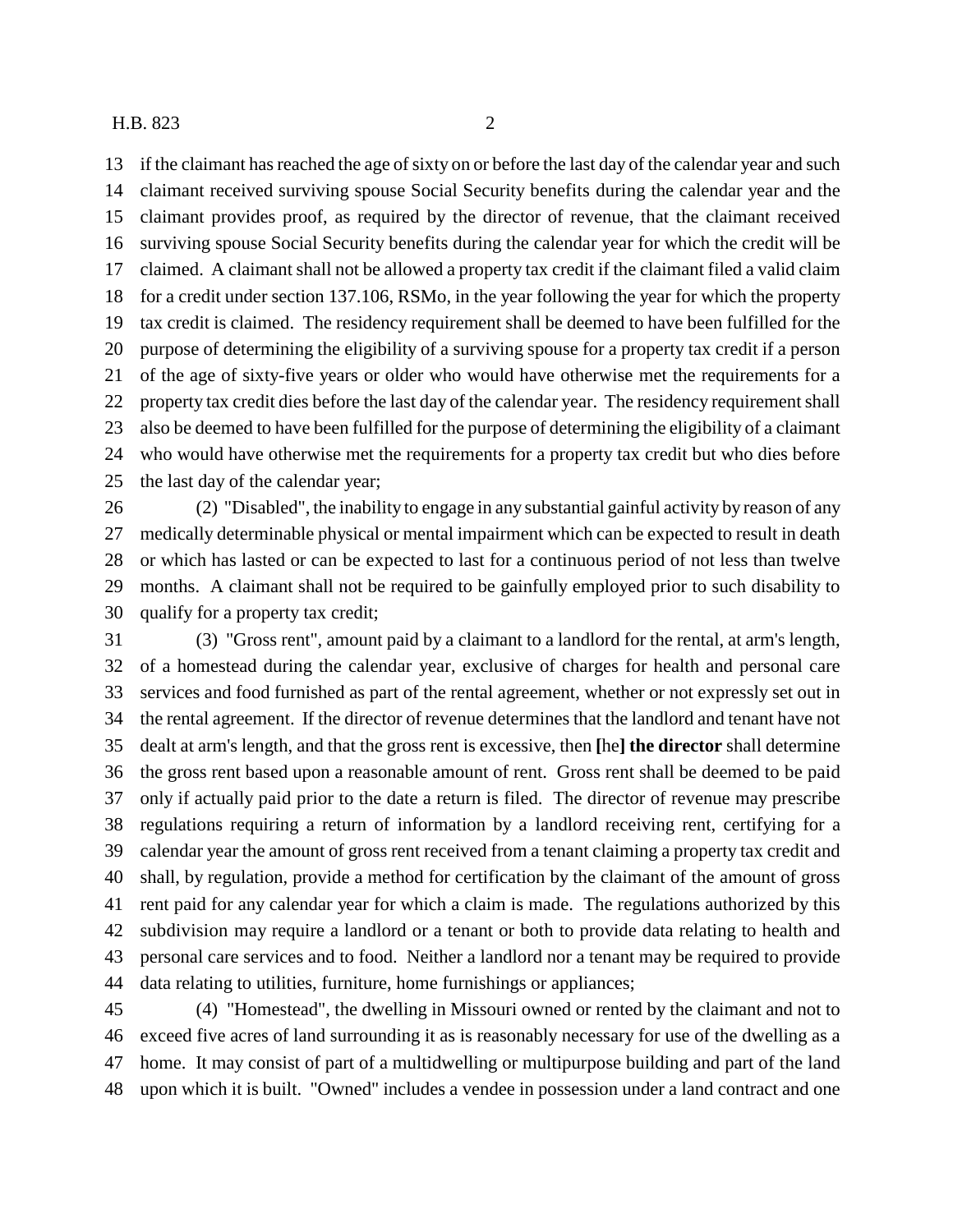or more tenants by the entireties, joint tenants, or tenants in common and includes a claimant

 actually in possession if he was the immediate former owner of record, if a lineal descendant is presently the owner of record, and if the claimant actually pays all taxes upon the property. It may include a mobile home;

 (5) "Income", Missouri adjusted gross income as defined in section 143.121, RSMo, less **[**two**] four** thousand dollars as an exemption for the claimant's spouse residing at the same address, and increased, where necessary, to reflect the following:

 (a) Social Security, railroad retirement, and veterans payments and benefits unless the claimant is a one hundred percent service-connected, disabled veteran or a spouse of a one hundred percent service-connected, disabled veteran. The one hundred percent service-connected disabled veteran shall not be required to list veterans payments and benefits;

(b) The total amount of all other public and private pensions and annuities;

 (c) Public relief, public assistance, and unemployment benefits received in cash, other than benefits received under this chapter;

(d) No deduction being allowed for losses not incurred in a trade or business;

 (e) Interest on the obligations of the United States, any state, or any of their subdivisions and instrumentalities;

 (6) "Property taxes accrued", property taxes paid, exclusive of special assessments, penalties, interest, and charges for service levied on a claimant's homestead in any calendar year. Property taxes shall qualify for the credit only if actually paid prior to the date a return is filed. The director of revenue shall require a tax receipt or other proof of property tax payment. If a homestead is owned only partially by claimant, then "property taxes accrued" is that part of property taxes levied on the homestead which was actually paid by the claimant. For purposes of this subdivision, property taxes are "levied" when the tax roll is delivered to the director of revenue for collection. If a claimant owns a homestead part of the preceding calendar year and rents it or a different homestead for part of the same year, "property taxes accrued" means only taxes levied on the homestead both owned and occupied by the claimant, multiplied by the percentage of twelve months that such property was owned and occupied as the homestead of the claimant during the year. When a claimant owns and occupies two or more different homesteads in the same calendar year, property taxes accrued shall be the sum of taxes allocable to those several properties occupied by the claimant as a homestead for the year. If a homestead is an integral part of a larger unit such as a farm, or multipurpose or multidwelling building, property taxes accrued shall be that percentage of the total property taxes accrued as the value of the homestead is of the total value. For purposes of this subdivision "unit" refers to the parcel of property covered by a single tax statement of which the homestead is a part;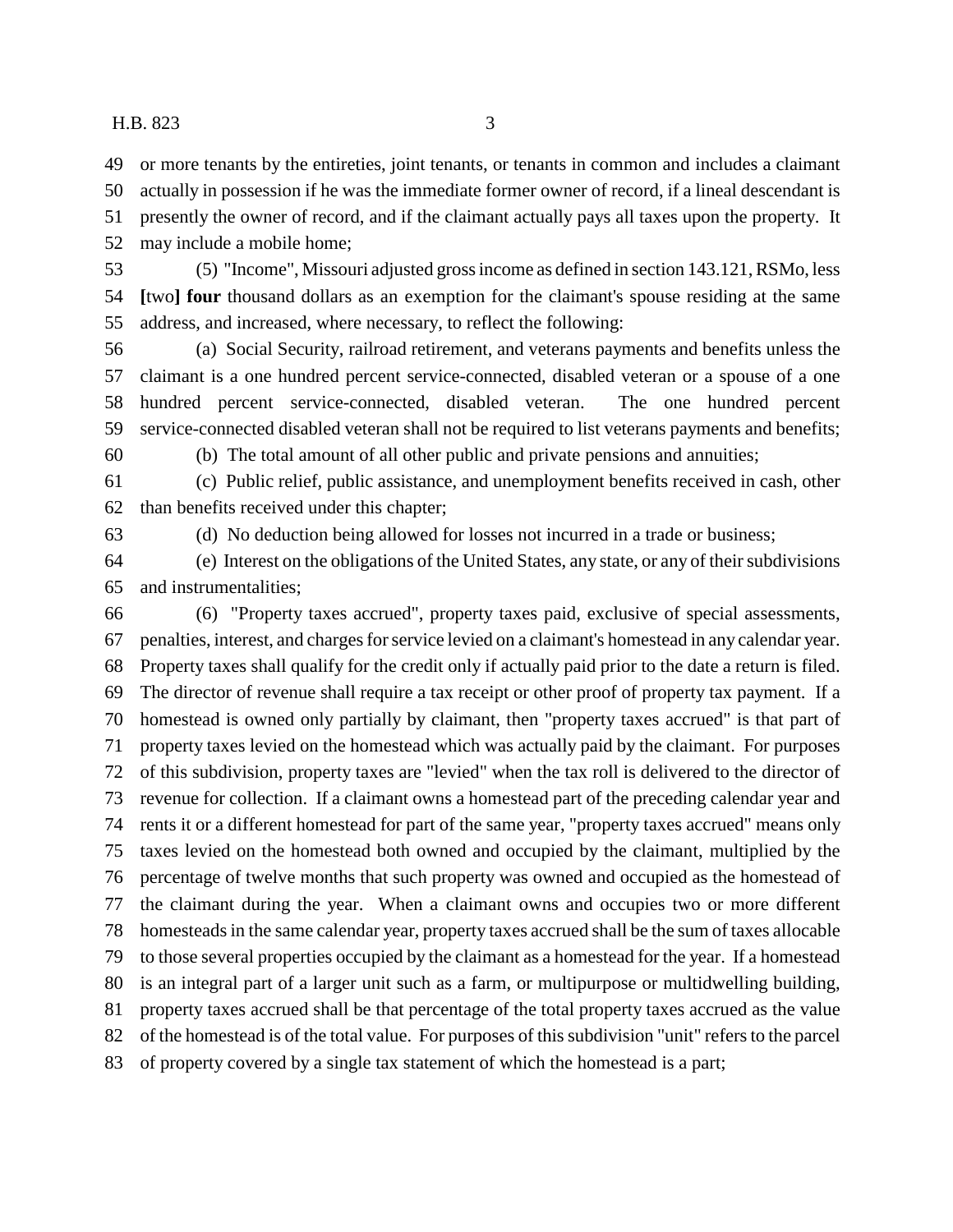(7) "Rent constituting property taxes accrued", twenty percent of the gross rent paid by a claimant and spouse in the calendar year.

135.030. 1. As used in this section:

 (1) **[**The term "maximum upper limit" shall, in the calendar year 1989, be the sum of thirteen thousand five hundred dollars. For each calendar year through December 31, 1992, the maximum upper limit shall be increased by five hundred dollars per year. For calendar years after December 31, 1992, and prior to calendar year 1998, the maximum upper limit shall be the sum used on December 31, 1992.**]** For each calendar year after December 31, 1997, **and before calendar year 2007,** the **term "**maximum upper limit**"** shall be the sum of twenty-five thousand dollars**. For the calendar year beginning on January 1, 2007, the maximum upper limit shall be the sum of thirty thousand dollars, and for all subsequent calendar years such limit shall be increased in one-hundred-dollar increments on the first day of January in each year by the same percentage of increase in the Consumer Price Index for All Urban Consumers, as published by the Bureau of Labor Statistics of the United States Department of Labor, or its successor index**;

 (2) **[**The term "minimum base" shall, in the calendar year 1989, be the sum of five thousand dollars. For each succeeding calendar year through December 31, 1992, the minimum base shall be increased, in one hundred-dollar increments, by the same percentage as the increase in the general price level as measured by the Consumer Price Index for All Urban Consumers for the United States, or its successor index, as defined and officially recorded by the United States Department of Labor, or its successor agency, or five percent, whichever is greater. The increase in the index shall be that as first published by the Department of Labor for the calendar year immediately preceding the year in which the minimum base is calculated. For calendar years after December 31, 1992, and prior to calendar year 1998, the minimum base shall be the sum used on December 31, 1992.**]** For each calendar year after December 31, 1997, **and before calendar year 2007,** the **term "**minimum base**"** shall be the sum of thirteen thousand dollars. **For the calendar year beginning on January 1, 2007, the minimum base shall be the sum of eighteen thousand dollars, and for all subsequent calendar years such base shall be increased in one-hundred-dollar increments on the first day of January in each year by the same percentage of increase in the Consumer Price Index for All Urban Consumers, as published by the Bureau of Labor Statistics of the United States Department of Labor, or its successor index.**

 2. When calculating the **maximum upper limit and the** minimum base for purposes of this section, whenever the increase in the Consumer Price Index used in the calculation would result in a figure which is greater than one one-hundred-dollar increment but less than another one-hundred-dollar increment, the director of revenue shall always round that figure off to the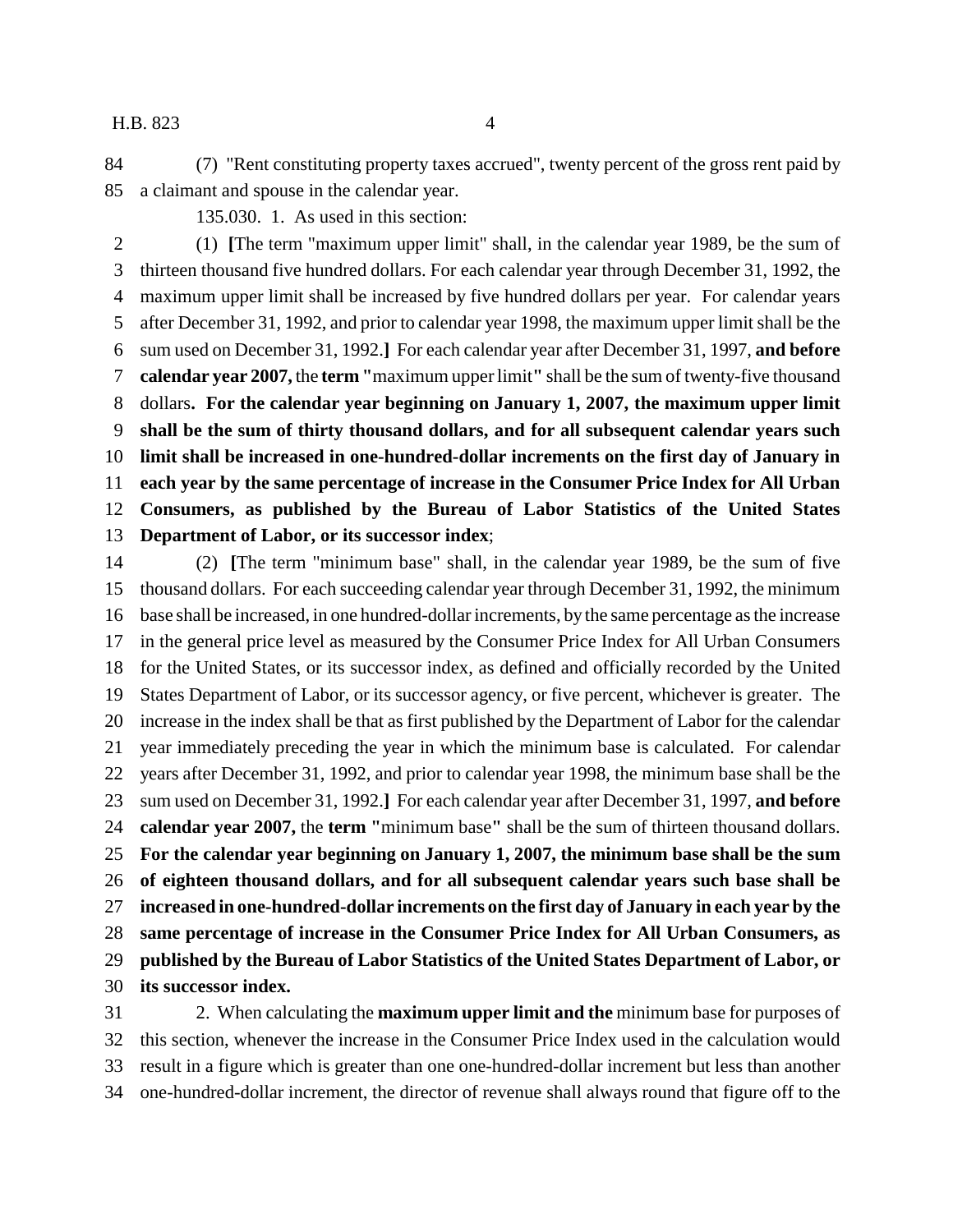next higher one-hundred-dollar increment when determining the table of credits under this section.

 3. If the income on a return is equal to or less than the maximum upper limit for the calendar year for which the return is filed, the property tax credit shall be determined from a table of credits based upon the amount by which the total property tax described in section 135.025 exceeds the percent of income in the following list:

| 41 | If the income on the return is: | The percent is:           |
|----|---------------------------------|---------------------------|
|    | 42 Not over the minimum base    | 0 percent with credit not |
| 43 |                                 | to exceed actual property |
| 44 |                                 | tax or rent equivalent    |
| 45 |                                 | paid up to \$750          |
|    | 46 Over the minimum base but    | $[1/16]$ 1/32 percent     |
| 47 | not over the maximum upper      | accumulative              |
| 48 | limit                           | per \$300 from 0 percent  |
| 49 |                                 | to 4 percent.             |
|    |                                 |                           |

 The director of revenue shall prescribe a table based upon the preceding sentences. The property tax shall be in increments of twenty-five dollars and the income in increments of three hundred dollars. The credit shall be the amount rounded to the nearest whole dollar computed on the basis of the property tax and income at the midpoints of each increment. As used in this subsection, the term "accumulative" means an increase by continuous or repeated application of the percent to the income increment at each three hundred dollar level.

 4. Notwithstanding **[**the provision of**]** subsection 4 of section 32.057, RSMo, the department of revenue or any duly authorized employee or agent shall determine whether any taxpayer filing a report or return with the department of revenue who has not applied for the credit allowed pursuant to section 135.020 may qualify for the credit, and shall notify any qualified claimant of **[**his or her**] the claimant's** potential eligibility, where the department determines such potential eligibility exists.

**135.634. 1. As used in this section, the following terms mean:**

 **(1) "Tax credit", a credit against the tax otherwise due under chapter 143, RSMo, excluding withholding tax imposed by sections 143.191 to 143.265, RSMo;**

 **(2) "Taxpayer", any individual subject to the tax imposed in chapter 143, RSMo, excluding withholding tax imposed by sections 143.191 to 143.265, RSMo, and who is eligible for the federal earned income credit.**

 **2. For all taxable years beginning on or after January 1, 2007, a taxpayer shall be allowed a tax credit for income earned by the taxpayer. The tax credit amount shall be**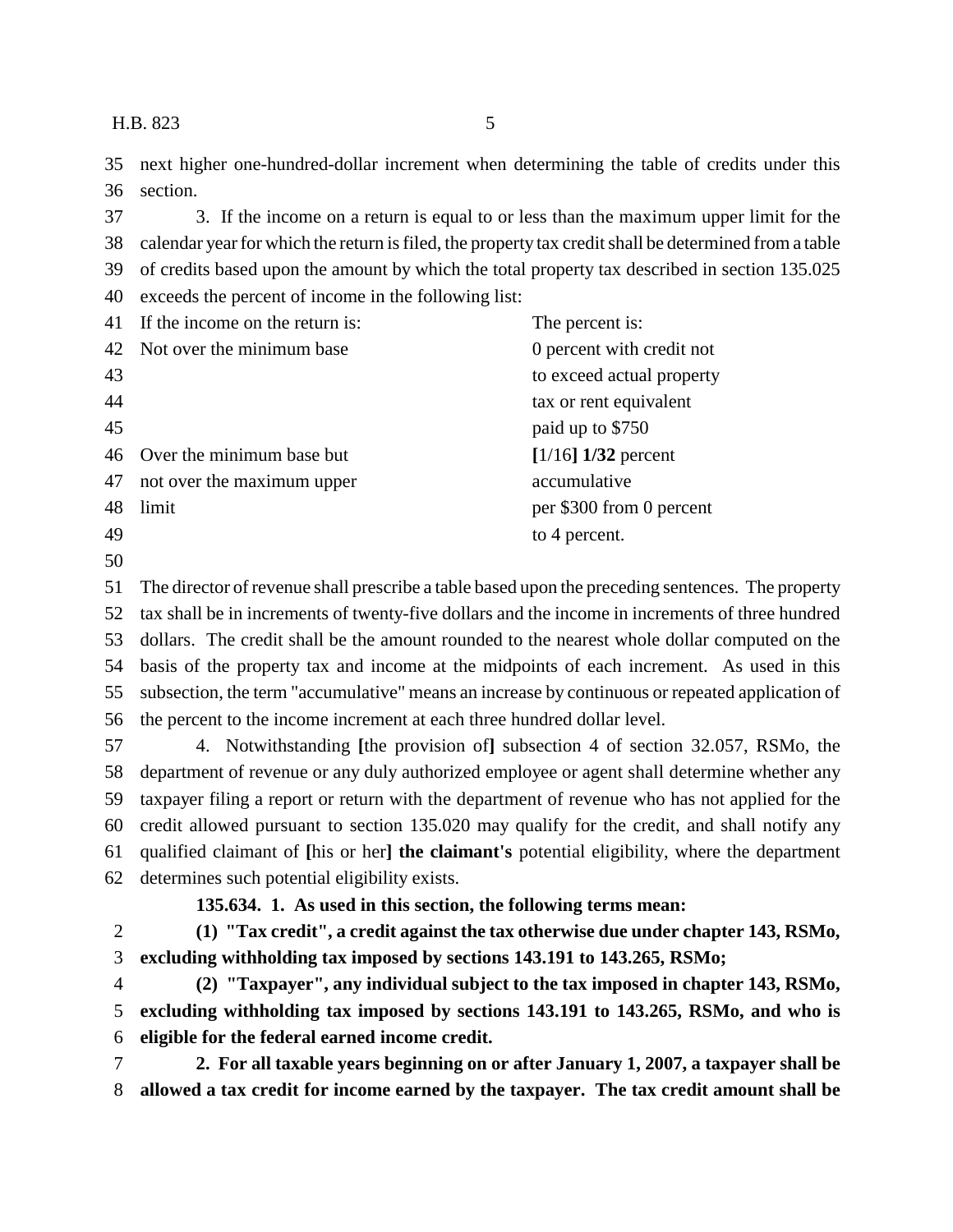**equal to twenty percent of the amount of any federal earned income credit claimed by the taxpayer in the tax year for which the tax credit is claimed. The amount of the tax credit issued shall not exceed the amount of the taxpayer's state tax liability for the tax year for which the credit is claimed. No amount of credit that the taxpayer is prohibited by this section from claiming in a tax year shall be refundable, nor shall any tax credit granted under this section be transferred, sold, or assigned.**

 **3. The department of revenue may promulgate rules to implement the provisions of this section. Any rule or portion of a rule, as that term is defined in section 536.010, RSMo, that is created under the authority delegated in this section shall become effective only if it complies with and is subject to all of the provisions of chapter 536, RSMo, and, if applicable, section 536.028, RSMo. This section and chapter 536, RSMo, are nonseverable and if any of the powers vested with the general assembly pursuant to chapter 536, RSMo, to review, to delay the effective date, or to disapprove and annul a rule are subsequently held unconstitutional, then the grant of rulemaking authority and any rule proposed or adopted after August 28, 2007, shall be invalid and void.**

**4. Under section 23.253, RSMo, of the Missouri Sunset Act:**

 **(1) The provisions of the new program authorized under this section shall automatically sunset on December thirty-first six years after the effective date of this section unless reauthorized by an act of the general assembly; and**

 **(2) If such program is reauthorized, the program authorized under this section shall automatically sunset on December thirty-first twelve years after the effective date of the reauthorization of this section; and**

 **(3) This section shall terminate on September first of the calendar year immediately following the calendar year in which the program authorized under this section is sunset.**

**143.126. 1. As used in this section, "taxpayer" means any resident individual who is sixty-five years of age or older and whose Missouri adjusted gross income is either:**

 **(1) Forty thousand dollars or less if the taxpayer's filing status is single, head of household, or married filing separately; or**

 **(2) Fifty thousand dollars or less if the taxpayer's filing status is married filing combined.**

 **2. For all taxable years beginning on or after January 1, 2007, any taxpayer shall be allowed to subtract from the taxpayer's Missouri adjusted gross income to determine Missouri taxable income an amount equal to the amount of any Social Security benefits or Social Security disability benefits received by the taxpayer and that are included in federal adjusted gross income under Section 86 of the Internal Revenue Code of 1986, as amended.**